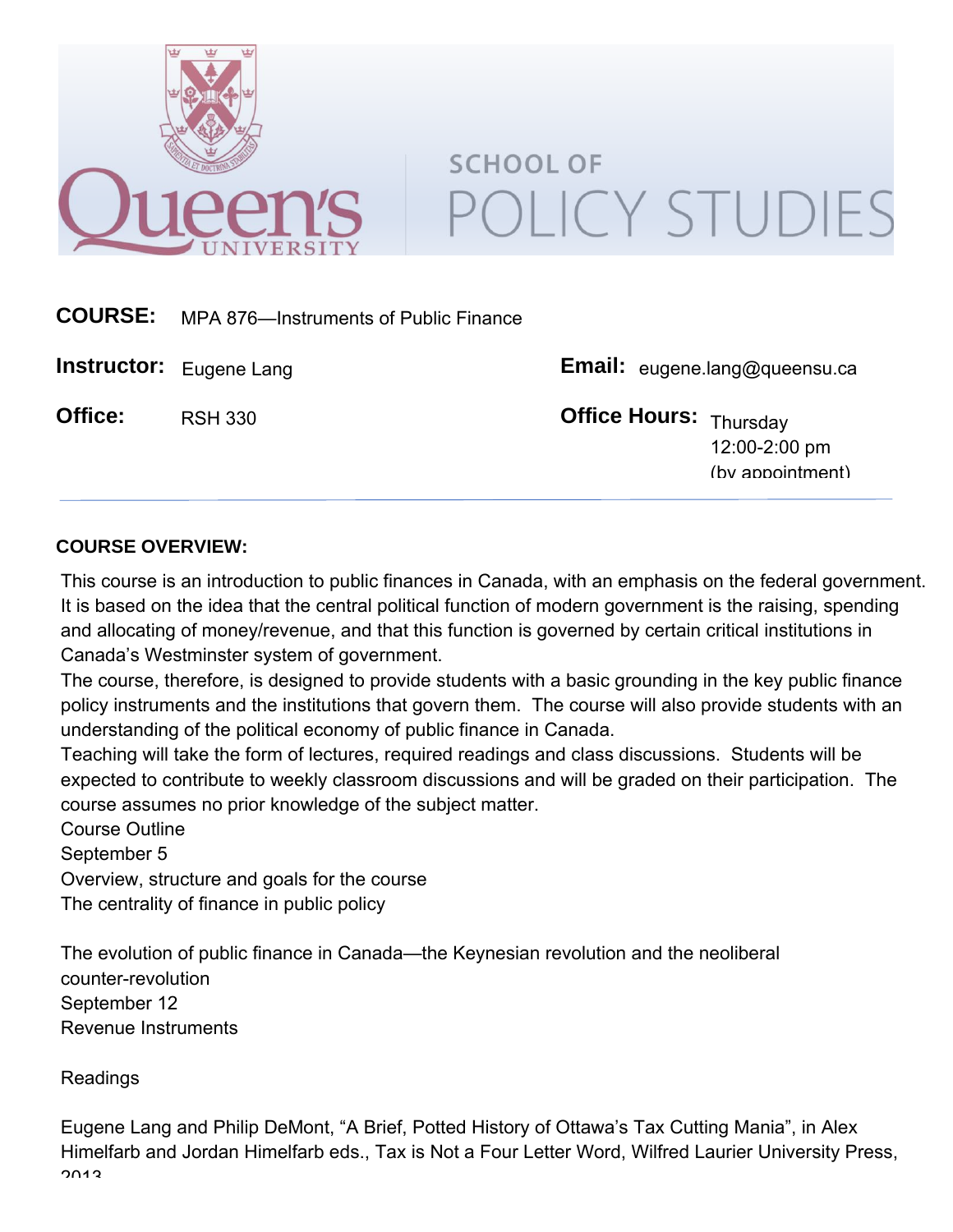# **LEARNING OUTCOMES:**

Students will gain a basic knowledge of the main public finance instruments used to raise and distribute revenue in Canada—both to individuals and other levels of government--and the institutions that govern the raising and distribution of revenue. Students will develop an understanding of central agencies and their role in public administration generally and the allocation of revenue specifically. Students will gain a basic understanding of the mandate and instruments of the Bank of Canada and its role in the Canadian public finance function. Students will develop an appreciation of the role and evolution of Budgets and the Budget process, and the centrality of Budgets to the policy process. Students will gain a basic understanding of Canadian fiscal federalism.

# **COURSE READINGS:**

Specific readings are assigned for each week of the course (see above). Core texts for the course are:

Geoffrey Hale, The Politics of Taxation in Canada, University of Toronto Press, 2002

Alex Himelfarb and Jordan Himelfarb eds., Tax is Not a Four Letter Word, Waterloo, Ont.: Wilfred Laurier University Press, 2013 Donald Savoie, Governing from the Centre: The Concentration of Power in Canadian Politics, University of Toronto Press, 1999

Genevieve Tellier, Canadian Public Finance, University of Toronto Press, 2019

# **GRADING SCHEME:**

Students will choose a topic that interests them within the mandate of the course, subject to the instructor's approval. Throughout the term students will produce the following two pieces of work on the topic:

• An introductory Powerpoint presentation, twenty minutes in duration, to receive feedback from colleagues and the instructor to help shape a final paper on the topic. This assignment is worth 20% of the final grade;

• A final paper on the topic, due on the final day of class. This assignment is worth 40% of the final grade

In addition, students will write an exam in November worth 30% of the final grade. Class participation is worth 10% of final grade.